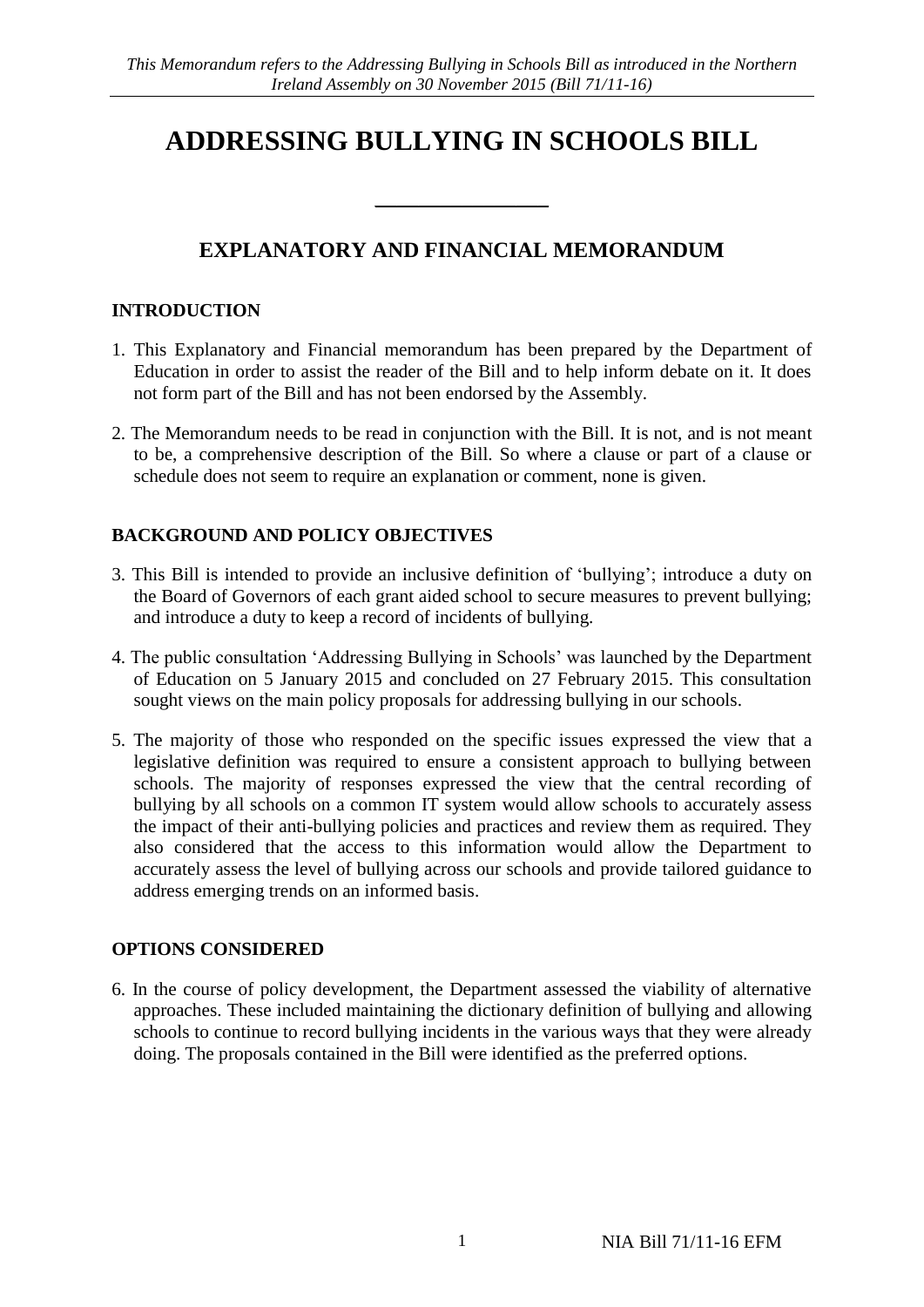# **OVERVIEW**

7. The Bill has 5 clauses. A commentary on each of the clauses follows below. However, where a clause or part of a clause does not seem to require an explanation or comment, none is given.

# **COMMENTARY ON CLAUSES**

# **Clause 1: Definition of Bullying**

Clause 1 provides an inclusive definition of bullying.

#### **Clause 2: Duty of Board of Governors to secure measures to prevent bullying**

Clause 2 requires the Board of Governors of each grant aided school to determine and review measures to prevent bullying involving registered pupils at their school whilst: on school premises during the school day, travelling to or from school during the school term, or whilst the pupil is in the lawful control or charge of a member of school staff; and to ensure the policies designed to prevent bullying among pupils registered at the school are pursued.

Responsibility to determine measures to promote good behaviour and discipline among pupils, including the addressing of bullying, is currently vested in the school Principal.

To prevent any conflict, the draft Bill includes an amendment to remove the Principal's duty in respect of bullying, as set out in Article  $3(3)(a)(ii)$  of the Education (Northern Ireland) Order 1998.

#### **Clause 3: Duty to keep a record of incidents of bullying**

Clause 3 requires the Board of Governors of grant aided schools to ensure that a record is kept of all incidents or alleged incidents of bullying which involve a registered pupil whilst: on school premises during the school day; travelling to or from school during the school term; or whilst the pupil is in the lawful control or charge of a member of school staff. The perceived motivation and the manner in which the incident was addressed must also be recorded.

# **FINANCIAL EFFECTS OF THE BILL**

8. Implementation of the recording provisions in the Bill will incur costs, principally associated with the adaption and maintenance of the IT system to be used for the purpose of recording by schools and training to be provided to teaching staff using the system. It is estimated that the adaptation of the IT system will cost in the region of £40,000. This funding will be sought from within existing resources for the 2015/16 financial year. It is not anticipated that any training costs will arise which cannot be met within existing Departmental resources.